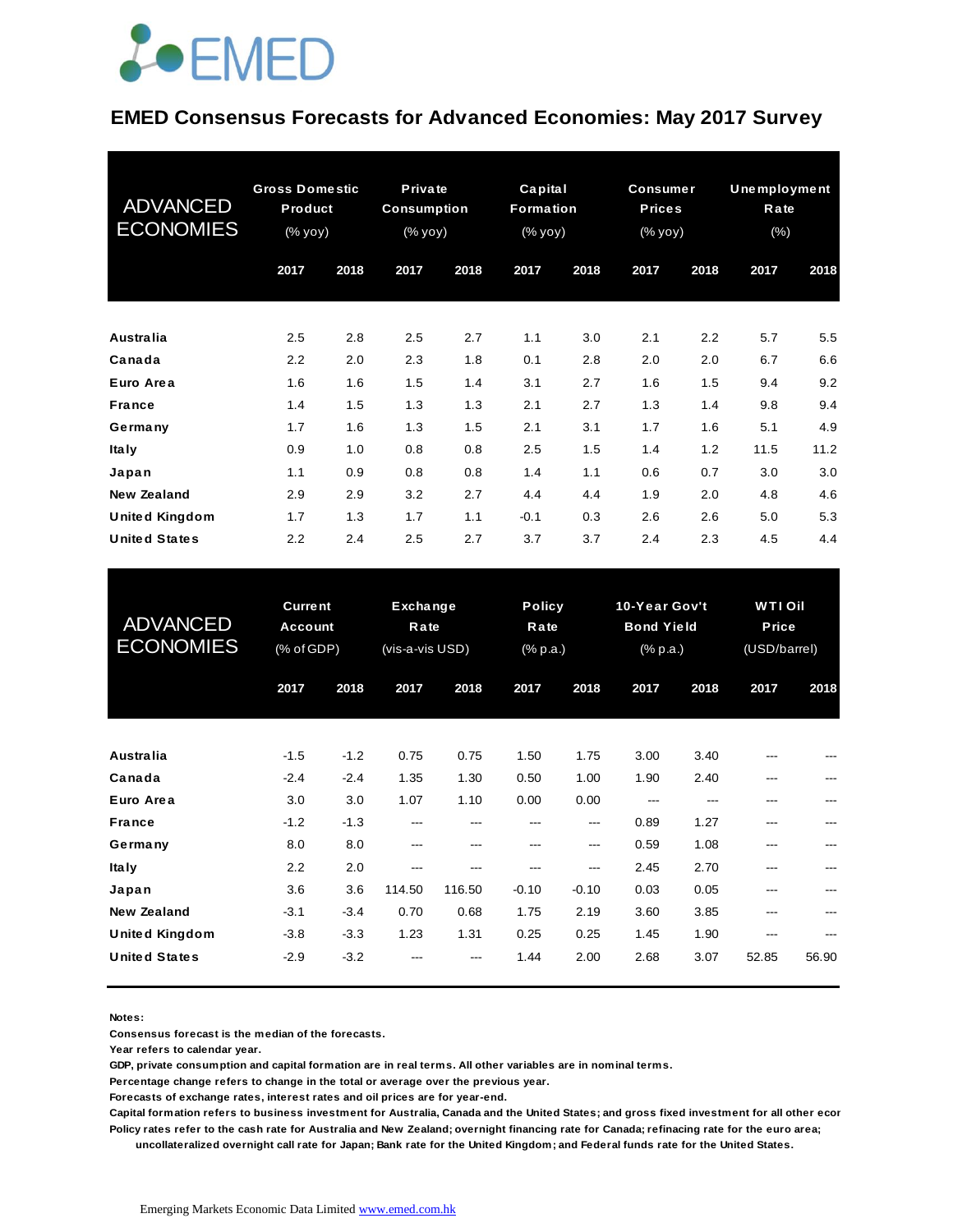

#### **EMED Consensus Forecasts for Emerging Markets: May 2017 Survey**

| <b>EMERGING</b><br><b>MARKETS</b> | <b>Gross Domestic</b><br>Product<br>$(%$ (% yoy)<br>2017 | 2018 | Private<br><b>Consumption</b><br>$(%$ (% yoy)<br>2017 | 2018 | <b>Fixed</b><br>Investment<br>$(%$ (% yoy)<br>2017 | 2018 | Consumer<br><b>Prices</b><br>(% yoy)<br>2017 | 2018 | <b>Unemployment</b><br>Rate<br>(% )<br>2017 | 2018  |
|-----------------------------------|----------------------------------------------------------|------|-------------------------------------------------------|------|----------------------------------------------------|------|----------------------------------------------|------|---------------------------------------------|-------|
| Argentina                         | 2.9                                                      | 3.5  | 2.4                                                   | 3.0  | 3.1                                                | 4.2  | 23.2                                         | 15.1 | 8.0                                         | 7.7   |
| <b>Brazil</b>                     | 0.5                                                      | 2.3  | $-0.2$                                                | 2.2  | 2.2                                                | 7.2  | 4.5                                          | 4.5  | 12.9                                        | 11.7  |
| Chile                             | 1.8                                                      | 2.5  | 1.8                                                   | 2.1  | 0.3                                                | 3.0  | 3.0                                          | 3.0  | 6.7                                         | 6.6   |
| China                             | 6.5                                                      | 6.2  | 7.5                                                   | 7.4  | 6.0                                                | 5.5  | 2.2                                          | 2.3  | 4.1                                         | 4.0   |
| Colombia                          | 2.2                                                      | 2.8  | 2.0                                                   | 2.6  | 3.2                                                | 4.6  | 4.3                                          | 3.4  | 9.6                                         | 9.5   |
| <b>Czech Republic</b>             | 2.6                                                      | 2.6  | 2.8                                                   | 2.9  | 2.5                                                | 4.0  | 2.2                                          | 2.0  | 3.6                                         | 3.7   |
| <b>Hong Kong</b>                  | 2.3                                                      | 2.1  | 2.6                                                   | 1.7  | 2.4                                                | 1.7  | 2.0                                          | 2.4  | 3.4                                         | 3.5   |
| Hungary                           | 2.8                                                      | 2.9  | 4.6                                                   | 4.0  | 7.5                                                | 5.0  | 2.5                                          | 2.6  | 4.2                                         | 4.2   |
| India                             | 7.4                                                      | 7.7  | 8.0                                                   | 7.9  | 6.0                                                | 8.1  | 5.0                                          | 5.2  | $\cdots$                                    | $---$ |
| Indonesia                         | 5.2                                                      | 5.4  | 5.0                                                   | 5.2  | 6.0                                                | 6.0  | 4.4                                          | 4.5  | 5.6                                         | 5.6   |
| Malaysia                          | 4.5                                                      | 4.5  | 4.5                                                   | 4.9  | 4.3                                                | 3.5  | 3.2                                          | 2.5  | 3.6                                         | 3.4   |
| <b>Mexico</b>                     | 1.7                                                      | 2.2  | 2.2                                                   | 2.5  | $-0.6$                                             | 2.2  | 5.1                                          | 3.8  | 4.0                                         | 4.2   |
| <b>Philippines</b>                | 6.4                                                      | 6.5  | 6.3                                                   | 6.5  | 11.0                                               | 8.1  | 3.2                                          | 3.0  | 5.5                                         | 5.2   |
| Poland                            | 3.2                                                      | 3.2  | 3.9                                                   | 3.3  | 3.5                                                | 7.0  | 2.0                                          | 2.0  | 6.9                                         | 6.0   |
| Russia                            | 1.2                                                      | 1.5  | 2.2                                                   | 2.5  | 2.5                                                | 2.8  | 4.4                                          | 4.3  | 5.4                                         | 5.3   |
| <b>Singapore</b>                  | 2.2                                                      | 2.1  | 0.8                                                   | 1.0  | $-0.7$                                             | 0.5  | 1.0                                          | 1.5  | 2.4                                         | 2.4   |
| South Korea                       | 2.6                                                      | 2.6  | 2.0                                                   | 2.2  | 4.5                                                | 2.8  | 2.0                                          | 1.9  | 3.7                                         | 3.7   |
| Taiwan                            | 2.1                                                      | 2.0  | 2.0                                                   | 2.1  | 3.0                                                | 2.1  | 1.4                                          | 1.5  | 3.8                                         | 3.9   |
| <b>Thailand</b>                   | 3.3                                                      | 3.4  | 2.7                                                   | 2.8  | 3.8                                                | 4.8  | 1.5                                          | 1.8  | 1.1                                         | 1.0   |
| Turkey                            | 2.5                                                      | 2.8  | 2.9                                                   | 3.0  | 3.0                                                | 3.0  | 9.8                                          | 7.9  | 11.6                                        | 11.5  |

|                       |              | <b>Money</b>      |                | <b>Merchandise</b> | <b>Merchandise</b> |      | <b>Current</b> |        | <b>Exchange</b> |       |  |
|-----------------------|--------------|-------------------|----------------|--------------------|--------------------|------|----------------|--------|-----------------|-------|--|
| <b>EMERGING</b>       | Supply M2    |                   | <b>Exports</b> |                    | <b>Imports</b>     |      | <b>Account</b> |        | Rate            |       |  |
| <b>MARKETS</b>        | $(%$ (% yoy) |                   | $(%$ (% yoy)   |                    | (% yoy)            |      | (% of GDP)     |        | (vis-a-vis USD) |       |  |
|                       | 2017         | 2018              | 2017           | 2018               | 2017               | 2018 | 2017           | 2018   | 2017            | 2018  |  |
|                       |              |                   |                |                    |                    |      |                |        |                 |       |  |
|                       |              |                   |                |                    |                    |      |                |        |                 |       |  |
| Argentina             | 24.4         | 20.9              | 3.8            | 2.7                | 6.6                | 5.0  | $-2.5$         | $-2.5$ | 17.40           | 19.01 |  |
| <b>Brazil</b>         | 4.3          | 5.5               | 2.0            | 4.9                | 3.5                | 8.6  | $-1.4$         | $-2.1$ | 3.20            | 3.25  |  |
| Chile                 | 5.8          | 8.0               | 2.9            | 4.1                | 2.9                | 4.6  | $-1.4$         | $-1.5$ | 665             | 659   |  |
| China                 | 11.0         | 10.5              | 4.3            | 4.1                | 5.8                | 4.5  | 1.8            | 1.8    | 7.10            | 7.10  |  |
| Colombia              | 13.3         | 14.0              | 7.2            | 3.4                | 4.5                | 5.1  | $-3.9$         | $-3.6$ | 3050            | 3100  |  |
| <b>Czech Republic</b> | $---$        | $\qquad \qquad -$ | 4.8            | 6.7                | 6.8                | 7.0  | 0.8            | 0.5    | 23.9            | 24.5  |  |
| <b>Hong Kong</b>      | 4.5          | 7.4               | 3.3            | 3.3                | 3.2                | 2.8  | 3.1            | 3.1    | 7.78            | 7.80  |  |
| Hungary               | 3.2          | 3.0               | 3.1            | 6.4                | 2.1                | 7.0  | 3.5            | 2.5    | 292             | 291   |  |
| India                 | 10.0         | 8.3               | 3.3            | 6.2                | 5.5                | 7.4  | $-1.3$         | $-1.3$ | 67.2            | 67.5  |  |
| Indonesia             | 11.2         | 12.0              | 4.0            | 6.1                | 3.5                | 5.0  | $-2.0$         | $-2.0$ | 13500           | 13300 |  |
| Malaysia              | 4.3          | 2.9               | 4.3            | 3.5                | 4.0                | 4.0  | 2.4            | 2.3    | 4.49            | 4.48  |  |
| <b>Mexico</b>         | 9.8          | 11.3              | 3.6            | 4.7                | 3.1                | 4.7  | $-2.6$         | $-2.8$ | 19.8            | 20.1  |  |
| <b>Philippines</b>    | 16.0         | 15.7              | 5.0            | 6.0                | 8.8                | 6.8  | 1.0            | 0.5    | 51.1            | 50.5  |  |
| Poland                | 7.2          | 8.5               | 5.4            | 5.2                | 6.9                | 7.7  | $-1.1$         | $-1.5$ | 3.90            | 3.95  |  |
| Russia                | 8.3          | 7.0               | 3.5            | 2.0                | 11.2               | 3.2  | 2.6            | 2.1    | 61.0            | 60.8  |  |
| <b>Singapore</b>      | 5.2          | 4.6               | 1.0            | 0.5                | 0.8                | 0.6  | 18.8           | 18.3   | 1.42            | 1.40  |  |
| South Korea           | 8.2          | 8.5               | 4.2            | 3.4                | 4.3                | 3.6  | 6.3            | 5.7    | 1163            | 1134  |  |
| Taiwan                | 4.4          | 4.2               | 6.6            | 3.1                | 7.5                | 3.4  | 12.7           | 12.3   | 31.2            | 30.5  |  |
| <b>Thailand</b>       | 4.2          | 5.0               | 2.7            | 3.3                | 6.2                | 6.0  | 8.0            | 7.0    | 35.7            | 35.0  |  |
| Turkey                | 12.5         | 12.2              | 3.7            | 3.5                | 3.6                | 3.5  | $-4.5$         | $-4.8$ | 3.79            | 4.03  |  |
|                       |              |                   |                |                    |                    |      |                |        |                 |       |  |

**Notes:** 

**Consensus forecast is the median of the forecasts. Year refers to calendar year except for India for which fiscal year (April to March) is used.**

**GDP, private consumption and fixed investment are in real terms. All other variables are in nominal terms.**

**Percentage change refers to change in the total or average over the previous year, except for money supply growth which is based on year-end figures.**

**Forecasts of exchange rates and interest rates are for year-end.**

**Forecasts for India are FY17/18 and FY18/19**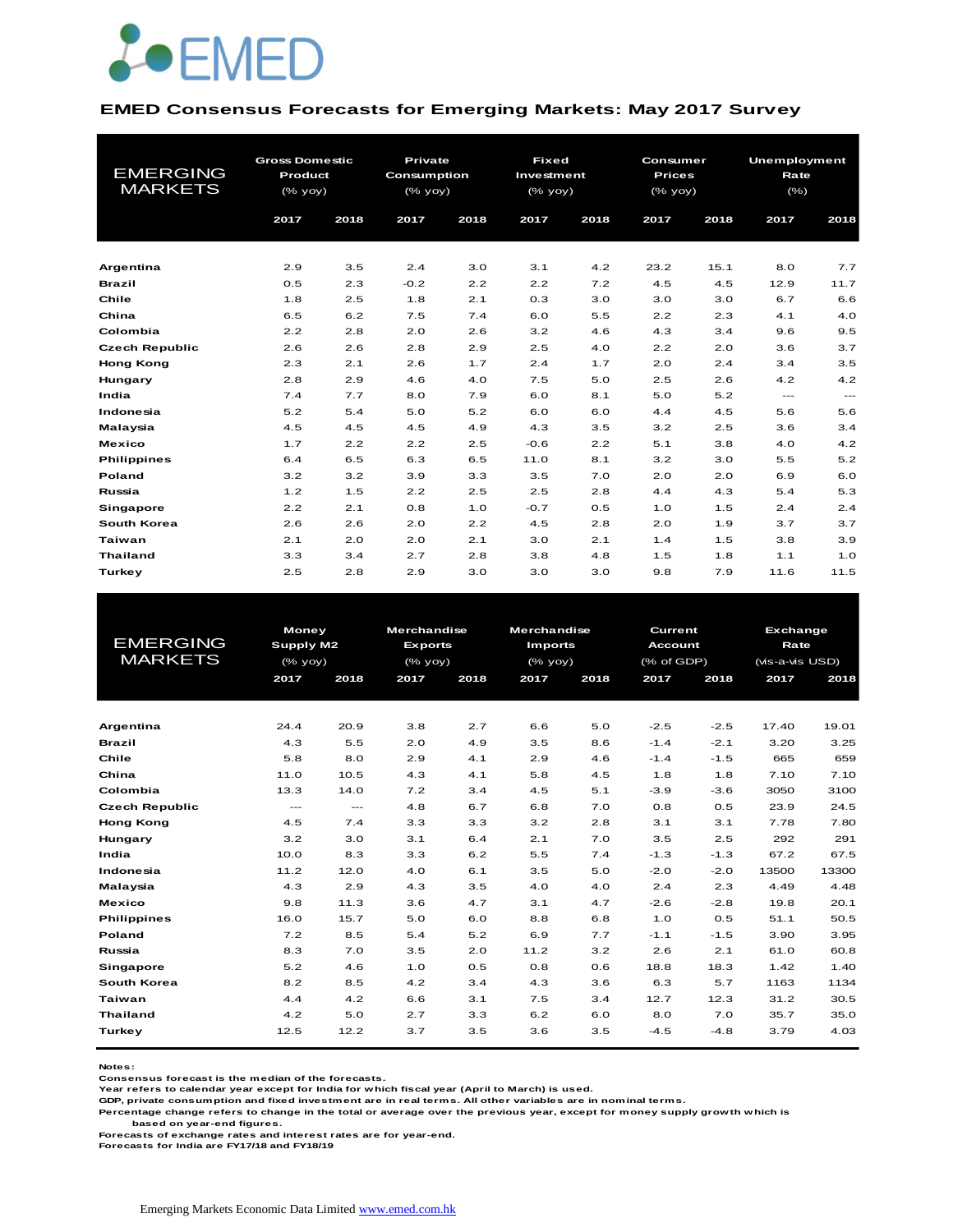# **JOEMED**

### **EMED Consensus Forecasts for the United States: May 2017 Survey**

| UNITED STATES                    | <b>Gross Domestic</b><br><b>Product</b><br>(% yoy)<br>2017 | 2018    | <b>Consumer</b><br><b>Prices</b><br>(% yoy)<br>2017 | 2018 | <b>UNITED STATES</b>                | <b>Gross Domestic</b><br><b>Product</b><br>(% yoy)<br>2017<br>2018 |                          | <b>Consumer</b><br><b>Prices</b><br>(% yoy) |                          |
|----------------------------------|------------------------------------------------------------|---------|-----------------------------------------------------|------|-------------------------------------|--------------------------------------------------------------------|--------------------------|---------------------------------------------|--------------------------|
|                                  |                                                            |         |                                                     |      |                                     |                                                                    |                          | 2017                                        | 2018                     |
| <b>ABN AMRO</b>                  | 2.3                                                        | 2.5     | 2.5                                                 | 2.5  | <b>ING</b>                          | 2.2                                                                | 2.9                      | 2.9                                         | 2.9                      |
| <b>Action Economics</b>          | 2.4                                                        | 2.7     | 2.5                                                 | 2.4  | Intesa Sanpaolo                     | 2.1                                                                | 2.5                      | 2.6                                         | 2.3                      |
| <b>AIB Global Treasury</b>       | 2.3                                                        | 2.5     | 2.3                                                 | 2.5  | Invesco Ltd.                        | 2.2                                                                | ---                      | 2.5                                         | ---                      |
| <b>Allianz</b>                   | 2.2                                                        | 2.4     | 2.6                                                 | 2.5  | <b>KBC</b>                          | 2.4                                                                | 2.4                      | 2.7                                         | 2.5                      |
| <b>Bank Julius Baer</b>          | 2.1                                                        | 2.7     | 2.3                                                 | 2.6  | <b>Kiel Institute</b>               | 2.5                                                                | 2.7                      | 2.5                                         | 2.8                      |
| <b>Barclays Capital</b>          | 1.9                                                        | 2.3     | 2.0                                                 | 2.2  | <b>Moody's Analytics</b>            | 2.2                                                                | 2.6                      | 2.6                                         | 2.5                      |
| <b>BayernLB</b>                  | $2.2\,$                                                    | 2.9     | 2.4                                                 | 2.2  | <b>Mortgage Bankers Association</b> | 2.1                                                                | 1.9                      | 2.4                                         | 2.3                      |
| <b>BBVA</b>                      | 2.3                                                        | 2.4     | 2.6                                                 | 1.9  | <b>NAR</b>                          | $2.2\,$                                                            | 2.4                      | 2.3                                         | 2.2                      |
| <b>Berenberg Capital Markets</b> | 2.4                                                        | 2.9     | 2.5                                                 | 2.4  | <b>National Bank of Canada</b>      | 2.2                                                                | 2.4                      | 2.3                                         | 2.2                      |
| <b>BMO Capital Markets</b>       | 2.1                                                        | 2.5     | 2.4                                                 | 2.3  | <b>NIESR</b>                        | 2.1                                                                | 2.3                      | 2.3                                         | 2.0                      |
| <b>BNP Paribas</b>               | 2.1                                                        | 2.6     | 2.4                                                 | 2.6  | <b>Northern Trust</b>               | 1.9                                                                | $\overline{\phantom{a}}$ | 2.4                                         | $\overline{\phantom{a}}$ |
| <b>Capital Economics</b>         | 2.3                                                        | 2.5     | 2.4                                                 | 2.4  | <b>OCBC Bank</b>                    | $2.2\,$                                                            | 2.3                      | 2.5                                         | 2.4                      |
| <b>CIBC World Markets</b>        | 2.3                                                        | $2.2\,$ | 2.4                                                 | 2.6  | <b>PNC</b>                          | $2.3\,$                                                            | 2.9                      | 2.5                                         | 2.4                      |
| Citigroup                        | 2.1                                                        | 2.6     | 1.7                                                 | 1.9  | Prometeia                           | 2.2                                                                | 2.7                      | 2.4                                         | 2.4                      |
| <b>Comerica Bank</b>             | 2.2                                                        | 2.8     | 2.4                                                 | 2.0  | <b>Raymond James</b>                | 2.1                                                                | 2.1                      | 2.3                                         | 2.1                      |
| Commerzbank                      | 2.3                                                        | 2.3     | 2.5                                                 | 2.5  | Royal Bank of Canada                | 2.1                                                                | 2.3                      | 2.4                                         | 2.2                      |
| <b>Credit Agricole</b>           | 2.2                                                        | 2.5     | 2.3                                                 | 2.4  | <b>Schroders</b>                    | 2.3                                                                | 2.4                      | 2.6                                         | 2.3                      |
| <b>Credit Suisse</b>             | 2.1                                                        | 2.3     | 2.2                                                 | 2.2  | Scotia Capital                      | $2.2\,$                                                            | 2.4                      | 2.4                                         | 2.3                      |
| Daiwa Institute of Research      | 2.3                                                        | 2.7     | 2.7                                                 | 2.5  | Societe Generale                    | $2.2\,$                                                            | 2.1                      | 2.1                                         | 2.1                      |
| Danske Bank                      | 2.2                                                        | 2.8     | 2.4                                                 | 2.5  | <b>Standard &amp; Poor's</b>        | $2.3\,$                                                            | 2.4                      | 2.1                                         | 2.3                      |
| <b>DBS Bank</b>                  | 2.7                                                        | 2.6     | 2.3                                                 | 2.3  | <b>Standard Chartered</b>           | 1.3                                                                | $---$                    | 1.2                                         | ---                      |
| Deka Bank                        | 2.2                                                        | 2.1     | 2.6                                                 | 2.7  | <b>TD Economics</b>                 | 2.2                                                                | 2.1                      | 2.6                                         | 2.3                      |
| Desjardins                       | 2.2                                                        | 2.4     | 2.3                                                 | 2.3  | <b>UOB</b>                          | 2.7                                                                | ---                      | 2.5                                         | $---$                    |
| <b>DIW Berlin</b>                | 2.3                                                        | 2.5     | 2.1                                                 | 2.1  |                                     |                                                                    |                          |                                             |                          |
| DZ Bank                          | 2.2                                                        | 2.5     | 2.3                                                 | 2.7  | <b>CONSENSUS</b>                    |                                                                    |                          |                                             |                          |
| <b>Fannie Mae</b>                | 2.0                                                        | 1.9     | 2.2                                                 | 1.9  | Median                              | 2.2                                                                | 2.4                      | 2.4                                         | 2.3                      |
| <b>First Trust Advisors</b>      | 2.2                                                        | 2.2     | 2.5                                                 | 2.8  | Mean                                | 2.2                                                                | 2.4                      | 2.3                                         | 2.3                      |
| <b>Freddie Mac</b>               | 2.2                                                        | 2.2     | 2.2                                                 | 2.4  | High                                | 2.7                                                                | 2.9                      | 2.9                                         | 2.9                      |
| Handelsbanken                    | 2.0                                                        | 2.1     | 1.9                                                 | 2.1  | Low                                 | 1.3                                                                | 1.9                      | 1.2                                         | 1.9                      |
| <b>IFO Munich Institute</b>      | $2.2\phantom{0}$                                           | 2.0     | 1.8                                                 | 2.0  | <b>Standard Deviation</b>           | 0.2                                                                | 0.3                      | 0.3                                         | 0.2                      |
| Continues in the next column     |                                                            |         |                                                     |      |                                     |                                                                    |                          |                                             |                          |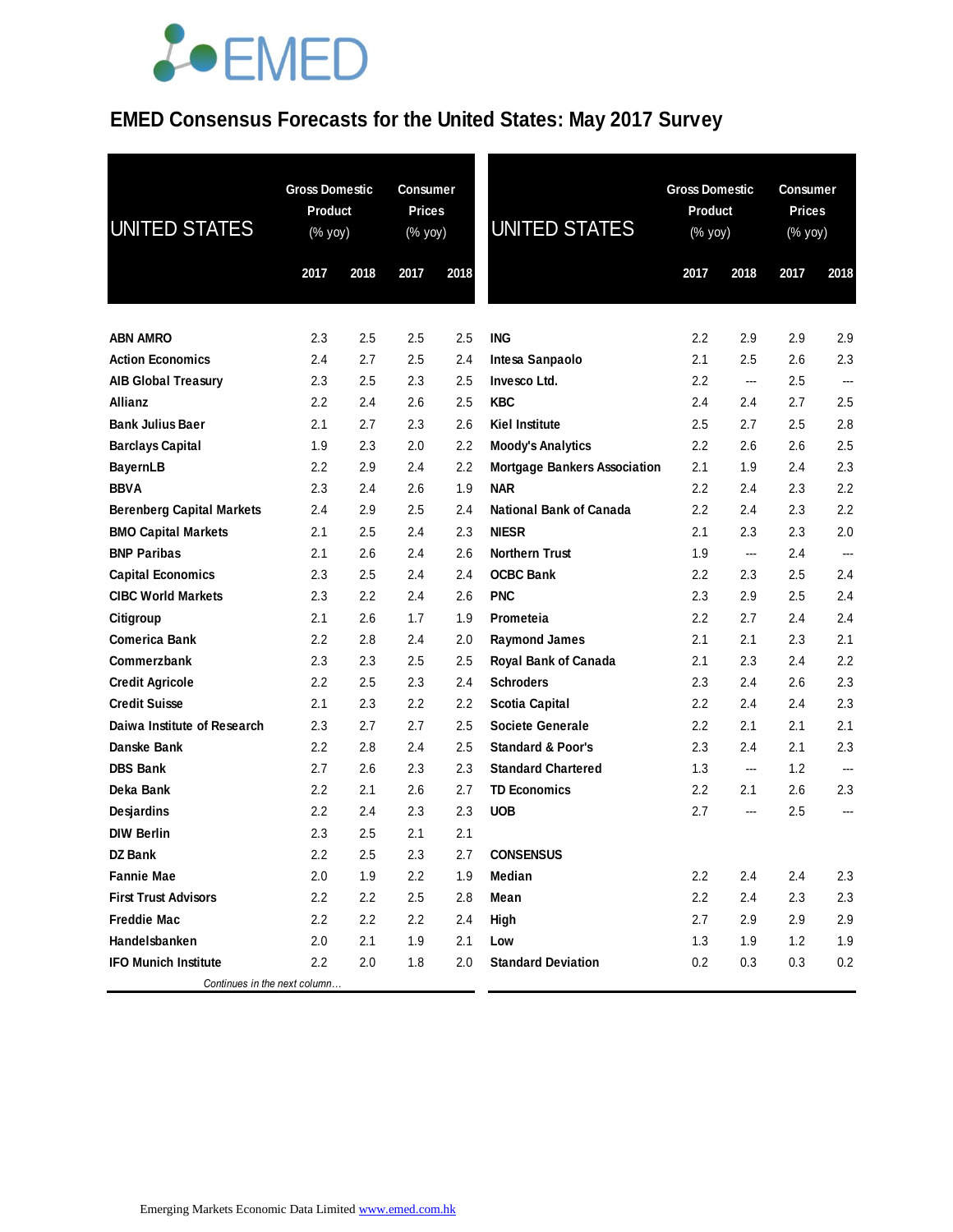# **JOEMED**

### **EMED Consensus Forecasts for the Euro Area: May 2017 Survey**

| <b>EURO AREA</b>                 | <b>Gross Domestic</b><br><b>Product</b><br>(% yoy) |      | Consumer<br><b>Prices</b><br>(% yoy) |      | <b>EURO AREA</b>            |      | <b>Gross Domestic</b><br><b>Product</b><br>(% yoy) |      | <b>Consumer</b><br><b>Prices</b><br>(% yoy) |  |
|----------------------------------|----------------------------------------------------|------|--------------------------------------|------|-----------------------------|------|----------------------------------------------------|------|---------------------------------------------|--|
|                                  | 2017                                               | 2018 | 2017                                 | 2018 |                             | 2017 | 2018                                               | 2017 | 2018                                        |  |
| <b>ABN AMRO</b>                  | 1.8                                                | 1.6  | 1.6                                  | 1.5  | <b>IFO Munich Institute</b> | 1.6  | 1.6                                                | 1.4  | 1.6                                         |  |
| <b>AIB Global Treasury</b>       | 1.6                                                | 1.6  | 1.2                                  | 1.5  | <b>ING</b>                  | 1.8  | 1.7                                                | 1.5  | 1.4                                         |  |
| Allianz                          | 1.8                                                | 1.6  | 1.7                                  | 1.7  | Intesa Sanpaolo             | 1.8  | 1.6                                                | 1.6  | 1.6                                         |  |
| <b>Bank Julius Baer</b>          | 1.6                                                | 1.5  | 1.7                                  | 1.6  | Invesco Ltd.                | 1.6  | $\overline{\phantom{a}}$                           | 1.7  | ---                                         |  |
| <b>Barclays Capital</b>          | 1.8                                                | 1.7  | 1.6                                  | 1.3  | <b>KBC</b>                  | 1.8  | 1.6                                                | 1.9  | 1.5                                         |  |
| <b>BayernLB</b>                  | 1.4                                                | 1.4  | 1.5                                  | 1.4  | <b>Kiel Institute</b>       | 1.8  | 1.7                                                | 1.5  | 1.4                                         |  |
| <b>BBVA</b>                      | 1.7                                                | 1.7  | 1.4                                  | ---  | <b>Moody's Analytics</b>    | 1.7  | 1.6                                                | 1.7  | 1.6                                         |  |
| <b>Berenberg Capital Markets</b> | 1.8                                                | 1.7  | 1.6                                  | 1.6  | <b>NIESR</b>                | 1.6  | 1.7                                                | 1.6  | 1.3                                         |  |
| <b>BMO Capital Markets</b>       | 1.6                                                | 1.5  | 1.7                                  | 1.5  | <b>OCBC Bank</b>            | 1.7  | 1.5                                                | 1.7  | 1.5                                         |  |
| <b>BNP Paribas</b>               | 1.6                                                | 1.6  | 1.7                                  | 1.3  | Prometeia                   | 1.7  | 1.4                                                | 1.8  | 1.6                                         |  |
| <b>Capital Economics</b>         | 2.0                                                | 1.7  | 1.5                                  | 1.2  | Royal Bank of Canada        | 1.6  | 1.5                                                | 1.6  | 1.3                                         |  |
| <b>CIBC World Markets</b>        | 1.5                                                | 1.3  | 1.7                                  | 1.9  | <b>Schroders</b>            | 1.5  | 1.8                                                | 1.6  | 0.9                                         |  |
| Citigroup                        | 1.8                                                | 1.6  | 1.6                                  | 1.5  | <b>Scotia Capital</b>       | 1.7  | 1.7                                                | 1.4  | 1.7                                         |  |
| Commerzbank                      | 1.8                                                | 1.6  | 1.4                                  | 1.4  | <b>Societe Generale</b>     | 1.8  | 1.5                                                | 1.6  | 1.5                                         |  |
| <b>Credit Agricole</b>           | 1.7                                                | 1.6  | 1.5                                  | 1.2  | <b>Standard Chartered</b>   | 1.5  | $\overline{a}$                                     | 1.9  |                                             |  |
| <b>Credit Suisse</b>             | 2.0                                                | 1.8  | 1.7                                  | 1.2  | <b>TD Economics</b>         | 1.6  | 1.6                                                | 1.8  | 1.4                                         |  |
| <b>Danske Bank</b>               | 1.6                                                | 1.6  | 1.5                                  | 1.1  | <b>UOB</b>                  | 1.6  | ---                                                | 1.7  | ---                                         |  |
| <b>DBS Bank</b>                  | 1.6                                                | 1.7  | 1.3                                  | 1.4  |                             |      |                                                    |      |                                             |  |
| Deka Bank                        | 1.7                                                | 1.6  | 1.7                                  | 1.6  | <b>CONSENSUS</b>            |      |                                                    |      |                                             |  |
| <b>DIW Berlin</b>                | 1.6                                                | 1.6  | 1.6                                  | 1.3  | Median                      | 1.7  | 1.6                                                | 1.6  | 1.5                                         |  |
| DZ Bank                          | 1.6                                                | 1.7  | 1.7                                  | 1.6  | Mean                        | 1.7  | 1.6                                                | 1.6  | 1.4                                         |  |
| <b>ETLA</b>                      | 1.6                                                | 1.6  | 1.5                                  | 1.5  | High                        | 2.0  | 1.8                                                | 1.9  | 1.9                                         |  |
| <b>EUROFER</b>                   | 1.7                                                | 1.7  | 1.6                                  | 1.6  | Low                         | 1.4  | 1.2                                                | 1.2  | 0.9                                         |  |
| Handelsbanken                    | 1.5                                                | 1.2  | 1.6                                  | 1.4  | <b>Standard Deviation</b>   | 0.1  | 0.1                                                | 0.1  | 0.2                                         |  |
| Continues in the next column     |                                                    |      |                                      |      |                             |      |                                                    |      |                                             |  |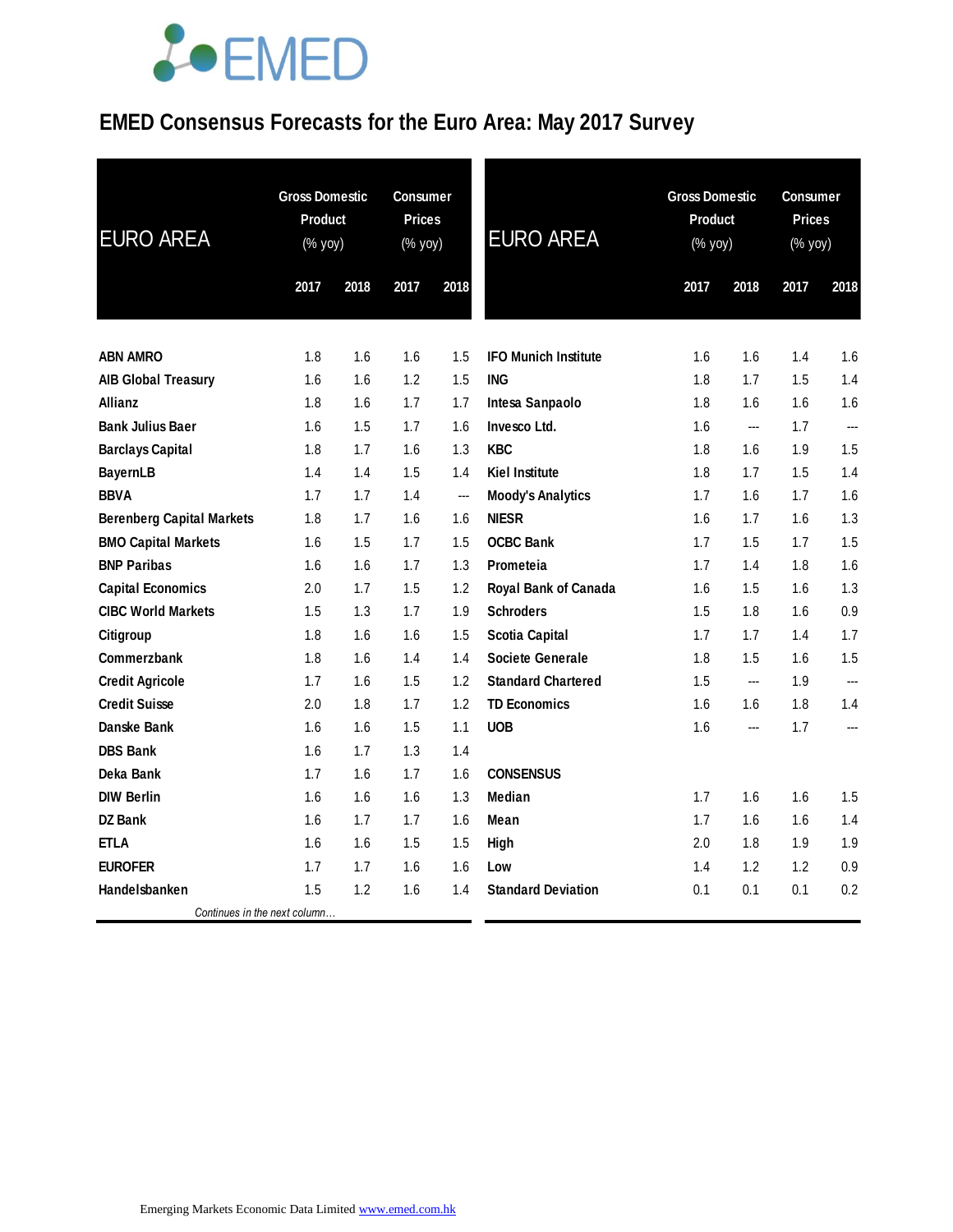

### **EMED Consensus Forecasts for Japan: May 2017 Survey**

| <b>JAPAN</b>                     | <b>Gross Domestic</b><br>Product<br>(% yoy) |      | <b>Consumer</b><br><b>Prices</b><br>(% yoy) |                | <b>JAPAN</b>              | <b>Gross Domestic</b><br><b>Product</b><br>$(% \mathsf{Y}\rightarrow \mathsf{Y})$ |                | <b>Consumer</b><br><b>Prices</b><br>(% yoy) |                |
|----------------------------------|---------------------------------------------|------|---------------------------------------------|----------------|---------------------------|-----------------------------------------------------------------------------------|----------------|---------------------------------------------|----------------|
|                                  | 2017                                        | 2018 | 2017                                        | 2018           |                           | 2017                                                                              | 2018           | 2017                                        | 2018           |
|                                  |                                             |      |                                             |                |                           |                                                                                   |                |                                             |                |
| <b>ABN AMRO</b>                  | 1.0                                         | 0.8  | 0.7                                         | 1.0            | Intesa Sanpaolo           | 1.1                                                                               | 1.0            | 0.8                                         | 1.2            |
| <b>AIB Global Treasury</b>       | 0.8                                         | 0.5  | 0.2                                         | 0.3            | Invesco Ltd.              | 1.2                                                                               | ---            | 0.7                                         | $\overline{a}$ |
| Allianz                          | 1.2                                         | 0.8  | 0.6                                         | 0.9            | <b>JCER</b>               | 1.2                                                                               | 0.8            | 0.9                                         | 1.0            |
| <b>Bank Julius Baer</b>          | 1.2                                         | 1.0  | 0.3                                         | 0.1            | <b>KBC</b>                | 1.1                                                                               | 1.0            | 0.7                                         | 1.0            |
| Bank of Tokyo-Mitsubishi UFJ     | 0.9                                         | ---  | 0.5                                         | $\overline{a}$ | <b>Kiel Institute</b>     | 1.3                                                                               | 1.0            | 0.6                                         | 0.6            |
| <b>Barclays Capital</b>          | 1.6                                         | 1.1  | 0.5                                         | 0.7            | <b>Mizuho Securities</b>  | 1.3                                                                               | 1.4            | 1.1                                         | 1.0            |
| <b>BayernLB</b>                  | 1.0                                         | 0.9  | 0.6                                         | 0.4            | <b>Moody's Analytics</b>  | 0.8                                                                               | 0.7            | 0.9                                         | 0.7            |
| <b>BBVA</b>                      | 0.8                                         | 0.9  | 0.8                                         | ---            | <b>NIESR</b>              | 0.8                                                                               | 0.7            | 0.6                                         | 0.5            |
| <b>Berenberg Capital Markets</b> | 1.1                                         | 1.1  | 0.5                                         | 0.6            | <b>OCBC Bank</b>          | 1.1                                                                               | 0.9            | 0.7                                         | 1.0            |
| <b>BMO Capital Markets</b>       | 1.0                                         | 0.7  | 0.5                                         | 0.6            | Prometeia                 | 1.0                                                                               | 1.1            | 0.0                                         | 0.5            |
| <b>BNP Paribas</b>               | 1.2                                         | 0.9  | 0.6                                         | 1.0            | <b>Schroders</b>          | 1.6                                                                               | 1.0            | 1.1                                         | 1.1            |
| <b>Capital Economics</b>         | 1.5                                         | 0.7  | 0.5                                         | 0.5            | <b>Scotia Capital</b>     | 1.1                                                                               | 0.7            | 0.8                                         | 1.1            |
| <b>CIBC World Markets</b>        | 0.9                                         | 0.7  | 0.7                                         | 0.8            | <b>Societe Generale</b>   | 1.2                                                                               | 1.3            | 0.5                                         | 1.3            |
| Citigroup                        | 1.6                                         | 1.5  | 0.8                                         | 0.6            | <b>Standard Chartered</b> | 1.0                                                                               | $\overline{a}$ | 0.8                                         | $\overline{a}$ |
| Commerzbank                      | 1.0                                         | 1.0  | 0.5                                         | 0.7            | <b>TD Economics</b>       | 1.1                                                                               | 0.8            | 1.2                                         | 1.1            |
| <b>Credit Agricole</b>           | 1.4                                         | 1.1  | 0.6                                         | 0.9            | <b>UOB</b>                | 0.9                                                                               | ---            | 1.0                                         | ---            |
| <b>Credit Suisse</b>             | 0.8                                         | 0.8  | 0.3                                         | 0.7            |                           |                                                                                   |                |                                             |                |
| Daiwa Institute of Research      | 1.6                                         | 1.1  | 0.9                                         | 0.7            |                           |                                                                                   |                |                                             |                |
| <b>DBS Bank</b>                  | 1.0                                         | 1.1  | 0.5                                         | 0.6            | <b>CONSENSUS</b>          |                                                                                   |                |                                             |                |
| Deka Bank                        | 1.4                                         | 1.0  | 0.9                                         | 1.2            | Median                    | 1.1                                                                               | 0.9            | 0.6                                         | 0.7            |
| <b>DIW Berlin</b>                | 0.6                                         | 0.5  | 0.6                                         | 0.4            | Mean                      | 1.1                                                                               | 0.9            | 0.7                                         | 0.8            |
| <b>DZ</b> Bank                   | 0.9                                         | 0.8  | 0.4                                         | 0.6            | High                      | 1.6                                                                               | 1.5            | 1.2                                         | 1.3            |
| <b>IFO Munich Institute</b>      | 1.0                                         | 0.4  | 0.3                                         | 0.8            | Low                       | 0.6                                                                               | 0.4            | 0.0                                         | 0.1            |
| <b>ING</b>                       | 0.9                                         | 1.1  | 0.9                                         | 1.2            | <b>Standard Deviation</b> | 0.3                                                                               | 0.2            | 0.3                                         | 0.3            |
| Continues in the next column     |                                             |      |                                             |                |                           |                                                                                   |                |                                             |                |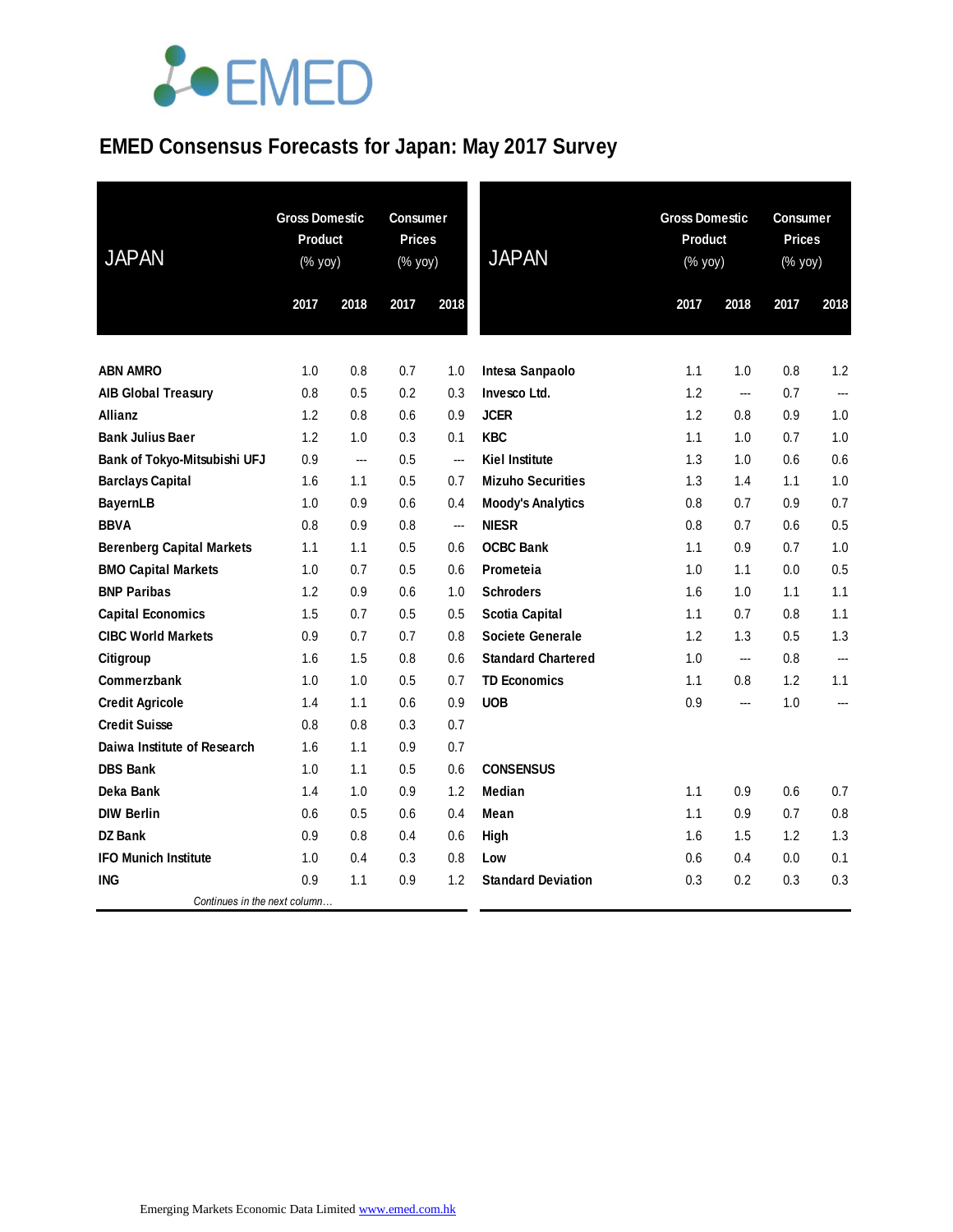

### **EMED Consensus Forecasts for China: May 2017 Survey**

| <b>CHINA</b>                     | <b>Gross Domestic</b><br>Product<br>(% yoy) |      | <b>Consumer</b><br><b>Prices</b><br>(% yoy) |      | <b>CHINA</b>                  | <b>Gross Domestic</b><br>Product<br>(% yoy) |      | <b>Consumer</b><br><b>Prices</b><br>(% yoy) |      |
|----------------------------------|---------------------------------------------|------|---------------------------------------------|------|-------------------------------|---------------------------------------------|------|---------------------------------------------|------|
|                                  | 2017                                        | 2018 | 2017                                        | 2018 |                               | 2017                                        | 2018 | 2017                                        | 2018 |
| <b>ABN AMRO</b>                  | 6.5                                         | 6.0  | 2.0                                         | 2.5  | <b>ING</b>                    | 6.7                                         | 6.5  | 2.0                                         | 2.0  |
| <b>Allianz</b>                   | 6.3                                         | 6.0  | 2.3                                         | 3.0  | Intesa Sanpaolo               | 6.4                                         | 6.1  | 2.4                                         | 2.0  |
| <b>Bank Julius Baer</b>          | 6.5                                         | 6.0  | 1.9                                         | 1.6  | Invesco Ltd.                  | 6.5                                         | ---  | 2.3                                         | ---  |
| <b>Bank of East Asia</b>         | 6.6                                         | 6.4  | 2.5                                         | 2.2  | JP Morgan                     | 6.6                                         | 6.2  | 2.4                                         | 3.0  |
| <b>Barclays Capital</b>          | 6.7                                         | 6.3  | 2.2                                         | 2.3  | <b>Kiel Institute</b>         | 6.4                                         | 5.9  | 2.2                                         | 2.2  |
| <b>BayernLB</b>                  | 6.5                                         | 6.1  | 2.3                                         | 2.4  | <b>Moody's Analytics</b>      | 6.4                                         | 6.0  | 1.9                                         | 2.7  |
| <b>BBVA</b>                      | 6.3                                         | 6.8  | 2.3                                         | 3.0  | <b>NIESR</b>                  | 6.7                                         | 6.2  | 2.1                                         | 2.5  |
| <b>Berenberg Capital Markets</b> | 6.4                                         | 5.9  | 2.0                                         | 2.3  | <b>OCBC Bank</b>              | 6.4                                         | 6.0  | 2.2                                         | 2.5  |
| <b>BMO Capital Markets</b>       | 6.7                                         | 6.5  | 2.0                                         | 2.0  | Prometeia                     | 6.5                                         | 6.2  | 3.4                                         | 3.2  |
| <b>BNP Paribas</b>               | 6.2                                         | 6.4  | 2.7                                         | 2.5  | <b>Royal Bank of Scotland</b> | 6.8                                         | 6.6  | 2.0                                         | 2.4  |
| <b>Capital Economics</b>         | 6.5                                         | 6.5  | 1.5                                         | 1.5  | <b>Schroders</b>              | 6.6                                         | 6.2  | 2.5                                         | 2.3  |
| Citigroup                        | 6.6                                         | 6.5  | 2.0                                         | 2.2  | <b>Scotia Capital</b>         | 6.6                                         | 6.1  | 2.2                                         | 2.5  |
| Commerzbank                      | 6.5                                         | 6.3  | 2.0                                         | 2.2  | <b>Societe Generale</b>       | 6.6                                         | 6.1  | 1.8                                         | 2.2  |
| <b>Credit Agricole</b>           | 6.7                                         | 6.5  | 1.3                                         | 1.7  | <b>Standard Chartered</b>     | 6.7                                         | ---  | 2.4                                         |      |
| <b>Credit Suisse</b>             | 6.8                                         | 6.5  | 2.7                                         | 2.2  | <b>UOB</b>                    | 6.6                                         | ---  | 2.2                                         |      |
| Daiwa Institute of Research      | 6.5                                         | 6.0  | 1.8                                         | 2.1  |                               |                                             |      |                                             |      |
| Danske Bank                      | 6.6                                         | 6.3  | 2.0                                         | 2.0  | <b>CONSENSUS</b>              |                                             |      |                                             |      |
| <b>DBS Bank</b>                  | 6.5                                         | 6.3  | 2.3                                         | 2.1  | <b>Median</b>                 | 6.6                                         | 6.2  | 2.2                                         | 2.3  |
| Deka Bank                        | 6.6                                         | 6.5  | 2.1                                         | 2.6  | Mean                          | 6.5                                         | 6.3  | 2.2                                         | 2.3  |
| <b>DZ Bank</b>                   | 6.8                                         | 6.7  | 2.3                                         | 2.3  | High                          | 6.8                                         | 6.8  | 3.4                                         | 3.2  |
| <b>ICBC</b> International        | 6.6                                         | ---  | 2.0                                         | ---  | Low                           | 6.2                                         | 5.8  | 1.3                                         | 1.5  |
| <b>IFO Munich Institute</b>      | 6.4                                         | 5.8  | 2.2                                         | 2.2  | <b>Standard Deviation</b>     | 0.1                                         | 0.3  | 0.4                                         | 0.4  |
| Continues in the next column     |                                             |      |                                             |      |                               |                                             |      |                                             |      |